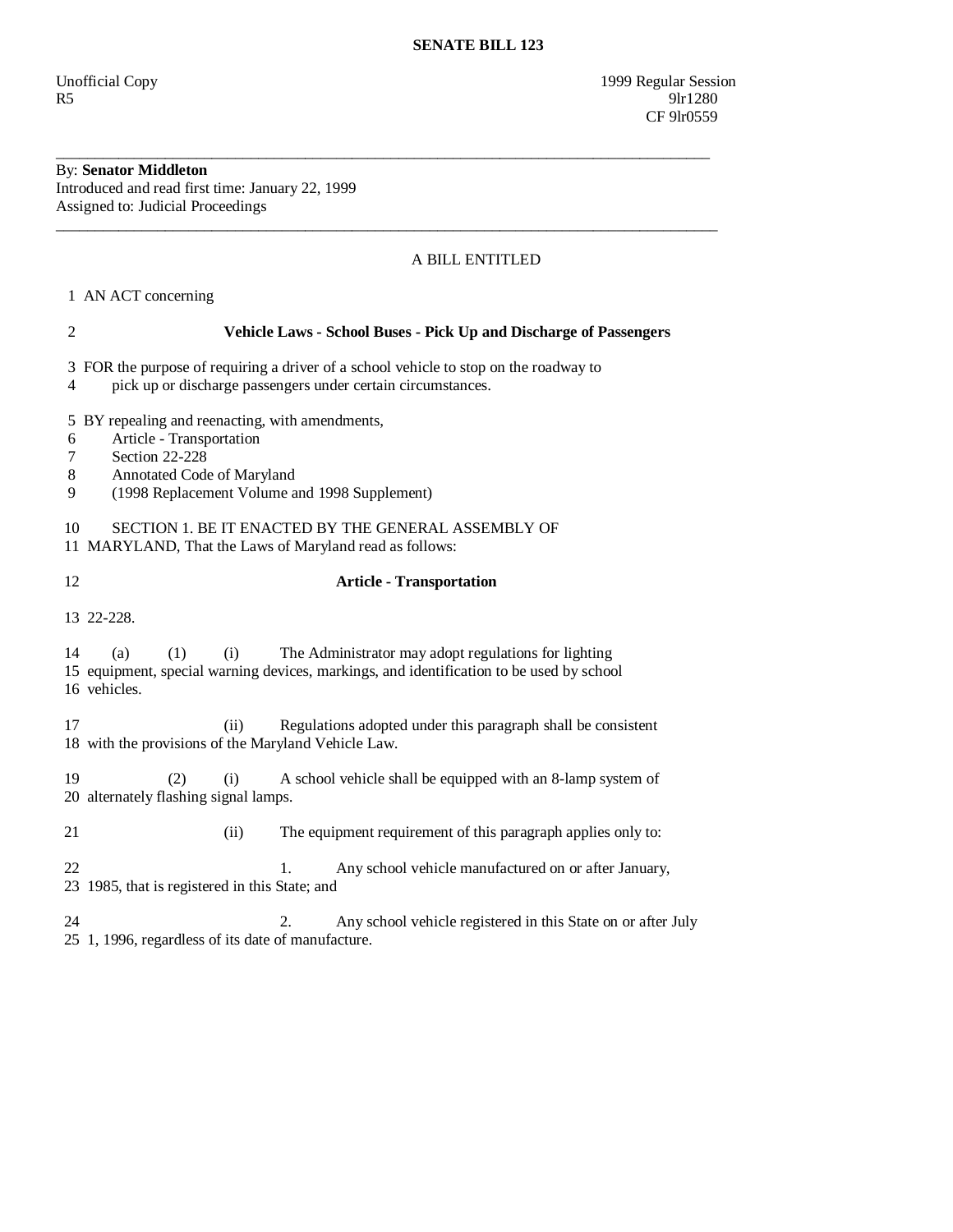## **2 SENATE BILL 123**

1 (iii) The 8-lamp safety system of alternately flashing warning lights

2 shall meet the standards contained in the SAE (Society of Automotive Engineers)

3 Standard J887 (May 1982), and shall consist of 2 amber lamps and 2 red lamps at the

4 rear of the vehicle, and 2 amber lamps and 2 red lamps at the front of the vehicle.

 5 (3) A school vehicle may be equipped with a white flashing light installed 6 on the roof of the vehicle.

 7 (4) School vehicles shall be marked and identified as provided in, and 8 school vehicle lighting equipment and special warning devices shall conform with, the 9 regulations adopted by the Administrator.

 10 (b) Except as provided in subsection (e) of this section, a person may not 11 operate any alternately flashing warning signal on any school vehicle except when the 12 school vehicle is stopping or stopped on a roadway for the purpose of receiving or 13 discharging passengers.

 14 (c) As to any school vehicle, whenever the vehicle is not being operated on a 15 highway for the transportation of children, students, or teachers for educational 16 purposes or in connection with a school activity:

17 (1) The alternately flashing warning lights shall be deactivated; and

 18 (2) The words "school bus" at the front and rear of the vehicle shall be 19 covered or otherwise concealed.

20 (d) Except as otherwise provided in this section, every school vehicle driver

21 shall put in operation alternately flashing warning signals not less than 100 feet

 22 before bringing the vehicle to a full stop for the purpose of receiving or discharging 23 passengers.

 24 (e) (1) This subsection applies only to a school vehicle being driven on the 25 same roadway as another school vehicle in the act of loading or unloading passengers.

 26 (2) Except as otherwise provided in this section, every school vehicle 27 driver shall put in operation alternately flashing warning signals when stopping, 28 after approaching from the rear or the front, within 100 feet of another school vehicle 29 in the act of loading or unloading passengers.

 30 (f) (1) In this subsection, "loading zone" means an area on or adjacent to a 31 highway, but not on its roadway:

 32 (i) That has been designated for the purpose of receiving or 33 discharging passengers by a school vehicle; and

34 (ii) Whose location has been approved by either the superintendent

35 of schools in the local school system in which the loading is located, the Department of

36 State Police, or the local police department, in cooperation with the State Highway

37 Administration where applicable.